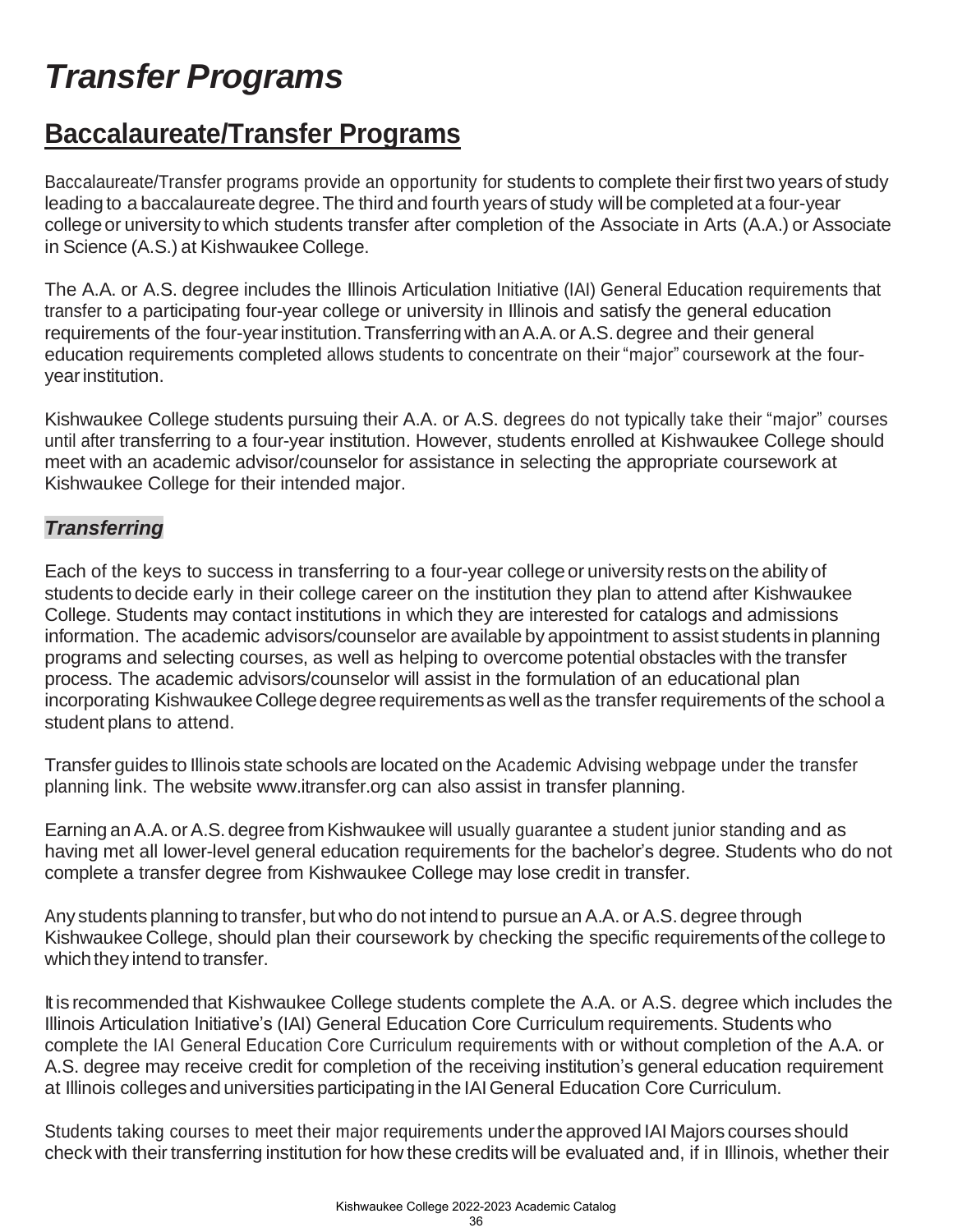receiving institution is participating in their particular IAI Major.

A great variety of differences exists in the baccalaureate degree requirements among four-year colleges and universities. In addition, the requirements for satisfaction of majorrequirementsvary significantlyamong the four-year institutions. For these reasons, the importance of planning course selection with an academic advisor/counselor cannot be overemphasized.

### **Transfer of Credit to Other Institutions**

Earning an Associate in Arts (A.A.) or an Associate in Science (A.S.) degree from Kishwaukee College under the requirements of the Illinois Community College Board, between Illinois Public Community Colleges and most Illinois state universities, will guarantee a transfer student as having met all lower-level general education requirements for the bachelor's degree at these Illinois universities. Acceptance of college level coursework in transfer without completion of an A.A. or A.S. degree depends upon the transfer credit policy of the institution to which a student transfers.

Students who complete the Illinois Articulation Initiative's (IAI) approved General Education Core Curriculum requirements with or without completion of the A.A. or A.S. degrees will receive credit for completion of the receiving institution's general education requirement at Illinois colleges and universities participating in the IAI General Education Core Curriculum. Students taking courses to meet their major requirements under the approved IAI Majors courses should check with their receiving institution for how these credits will be evaluated and, if in Illinois, whether their receiving institution is participating in their particular IAI Major.

Completion of the Associate in Fine Arts degree does not guarantee admission to the baccalaureate program nor fulfill the requirements of the IAI General Education Core Curriculum. Therefore, students will need to fulfill the general education requirements of the institution to which they transfer.

Completion of the Associate in Engineering Science does not fulfill the requirements of the IAI General Education Core Curriculum. Students will need to complete the general education requirements of the institution to which they transfer. Since engineering course selections vary by specialty and school, students should select their coursesin consultationwithan engineeringadvisorat Kishwaukee College.

The career program degrees (A.A.S.) at Kishwaukee College are not intended as transferable degrees and are not a part of any "Compact Agreement" or "Model Degrees." However, credits earned in these degree programs are accepted in whole or in part at some senior institutions.

Students concerned about the transferability of their credits to any institution should schedule an appointment to see an academic advisor/counselor in Student Services.

Students are strongly encouraged to contact the school of their choice, especially when transferring to an Illinoisprivate institution or any out-of-stateinstitution.